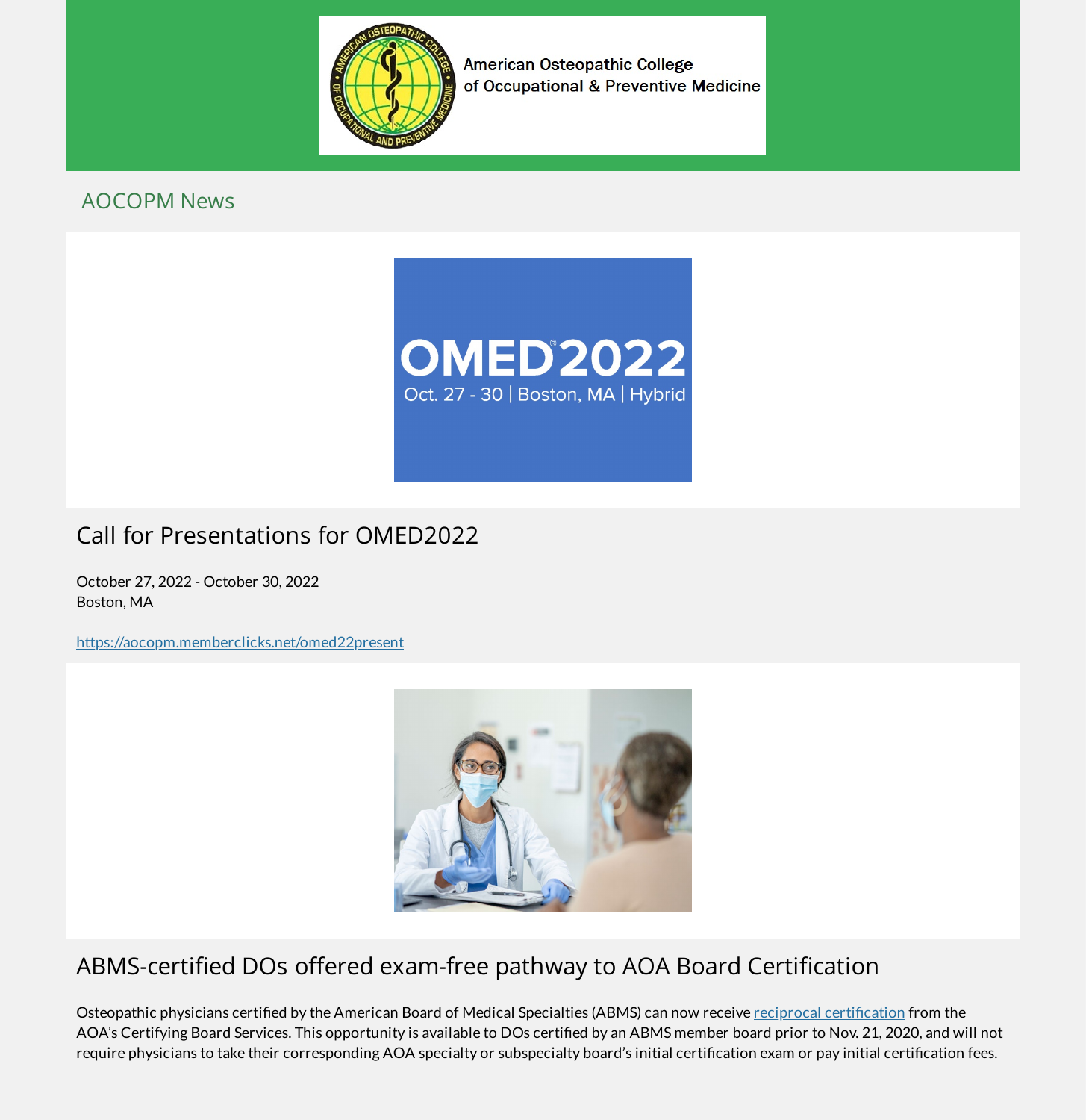The application fee for reciprocal certification is \$0 for AOA members and \$299 for non-members. To maintain AOA Board Certification, DOs will be required to meet their specialty/subspecialty board's requirements for Osteopathic Continuous Certification (OCC). These requirements will vary by specialty/subspecialty board.

To obtain more information and submit an application, visit the AOA's ABMS [Reciprocity](https://certification.osteopathic.org/abms-reciprocity/) page.



## Early Bird Pricing Ends April 11th

Join us for AOCOPM's 2022 Midyear Educational Conference!

May 12-15, 2022, at the DoubleTree by Hilton, Tampa Rocky Point Waterfront or

live via ZOOM. The last day to book a room at the group rate is April 19, 2022. [https://www.hilton.com/en/attend-my-event/aocopm](https://www.hilton.com/en/attend-my-event/aocopm-conference2022/)conference2022/

<https://www.aocopm.org/my22>

All times are Eastern Standard Time. [Register](https://aocopm.memberclicks.net/index.php?option=com_mcform&view=ngforms&id=2105944) Now!



# Vendor-supplied physicians prescribe antibiotics more often during telehealth visits

Vendor-supplied physicians prescribed antibiotics during telehealth visits more than twice as often as emergency physicians afliated with medical centers, according to a study. [https://www.healio.com/news/infectious-disease/20220309/vendorsupplied-physicians-prescribe](https://www.healio.com/news/infectious-disease/20220309/vendorsupplied-physicians-prescribe-antibiotics-more-often-during-telehealth-visits)antibiotics-more-often-during-telehealth-visits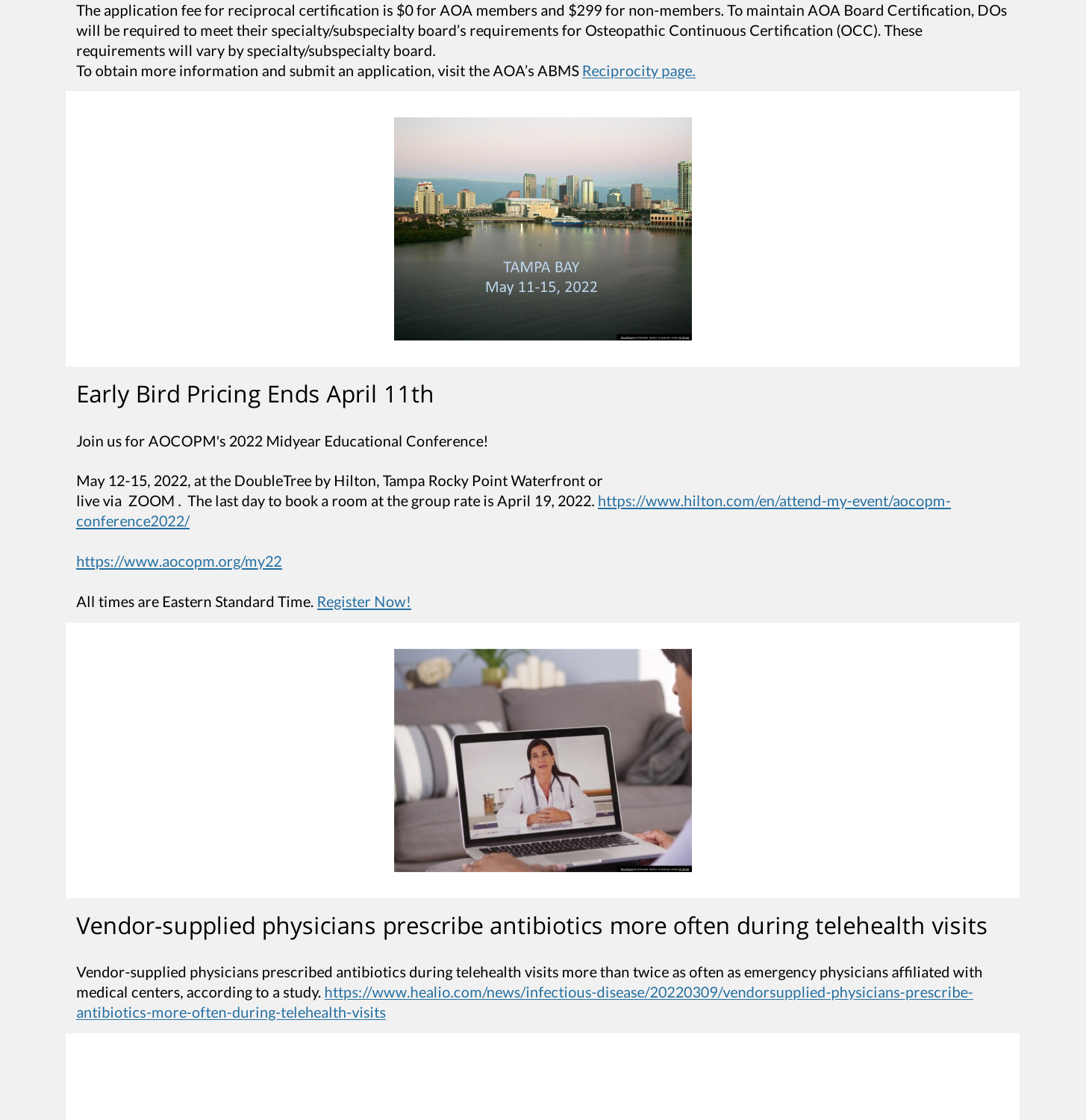![](_page_2_Picture_0.jpeg)

## Public Health News: Guns Overtake Car Crashes as Leading Cause of Traumatic Death in US

NEW YORK (Reuters Health) - Firearms are now the single-largest cause of traumatic death and years of potential life lost in the United States, surpassing motor-vehicle crashes, according to a new study. https://www.medscape.com/viewarticle/969160? [uac=127365DZ&faf=1&sso=true&impID=4056914&src=wnl\\_edit\\_tpal](https://www.medscape.com/viewarticle/969160?uac=127365DZ&faf=1&sso=true&impID=4056914&src=wnl_edit_tpal)

![](_page_2_Picture_3.jpeg)

## Healthcare Executive MBA Program

Saint Joseph University is offering an innovative Healthcare Executive MBA program in partnership with the AOA. This is an accelerated program for physicians.

<https://www.sju.edu/degree-program/executive-mba-osteopathic-physicians>

![](_page_2_Picture_7.jpeg)